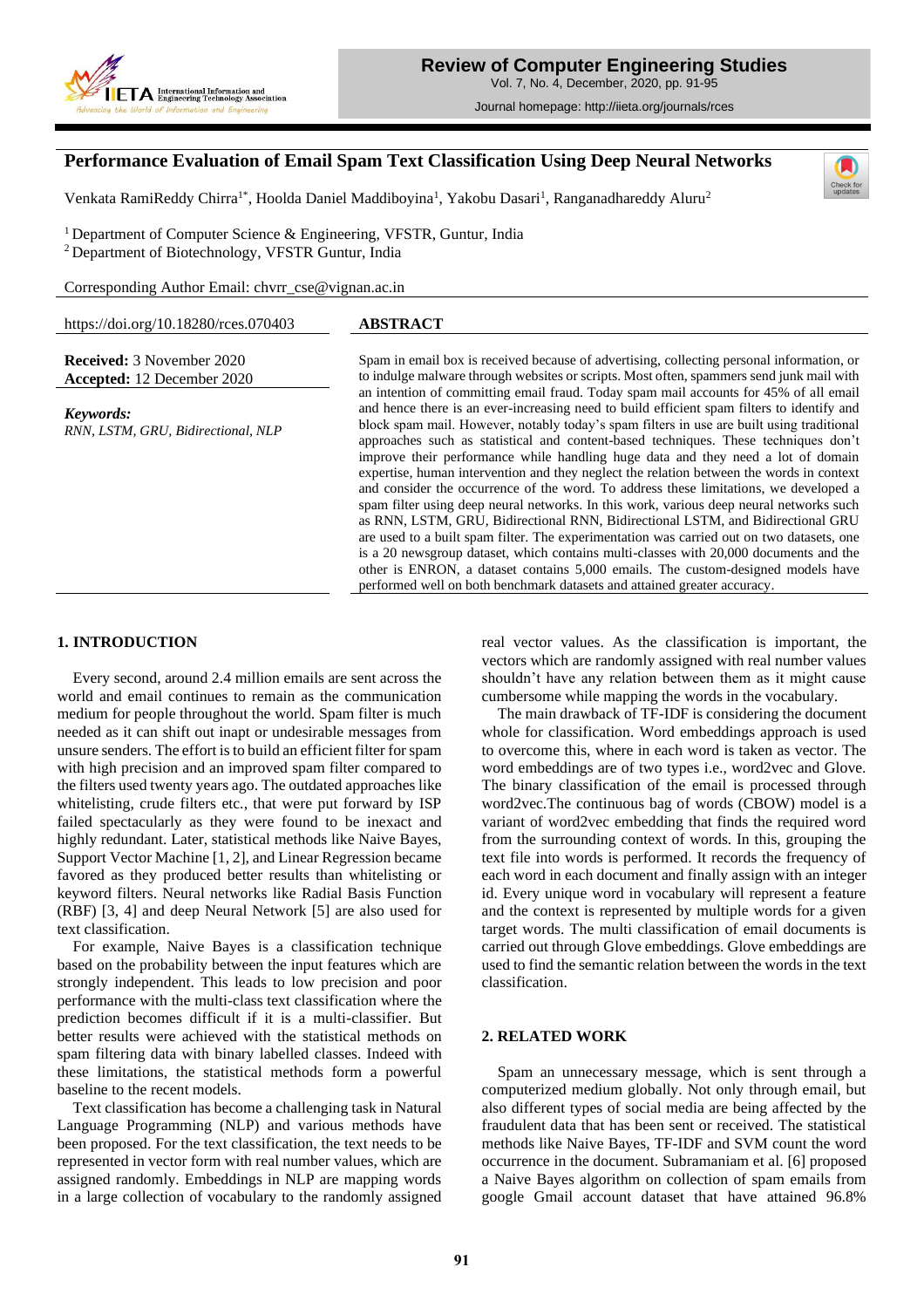accuracy. Drucker et al. [7] proposed SVM algorithm on sample emails dataset that have attained 90-95% accuracy. Abdulhamid et al. [8] proposed a machine learning algorithm on UCI Machine learning repository dataset and achieved 94.2% accuracy. DeBarr and Wechsler [9] proposed a Random forest algorithm on custom collection dataset. This model yields 95.2% accuracy. Zhang [10] have proposed a CNN with noise reduction module on Grumble and Ling-spam dataset, which yields 98% accuracy. Lyubinets et al. [11] propose a RNN with embeddings, which produced 88.2% accuracy on Arch Linux bug tracker and Chromium bug tracker dataset. Eugene and Caswell [12] proposed a CNN with small filter size on ENRON dataset that have attained 84% accuracy. Du and Huang [13] proposed a LSTM with attention on NLPCC2014 and Reuters dataset. This model performed well with an accuracy of 81.9%. Banday and Jan [14] proposed Naive Bayes and SVM on Nepali SMS dataset. This model performed well with an accuracy of 92.74%. Shahi and Yadav [15] proposed Naive Bayes, K-Nearest Neighbor, SVM, classification Bayes Additive Regression Tree on Real life dataset. This model performed well with an accuracy of 96.6%. Table 1 summarize various algorithms for classification of spam mails on various datasets and their performance.

Naive Bayes is a traditional technique which is mostly used for text classification with strong independent assumptions. This technique calculates the entire probability of the document that belong to different classes and it assigns the document with highest probability.

The word count statistics based algorithms such as TF-IDF plays a very important role in the context of NLP. This algorithm represents each sentence as scores of vectors that are determined by term frequencies. The score is determined in two directions– one determines the frequency of that term inside the document and the other determines the presence of the term across several documents. The score is calculated by multiplication of these two. The resulting data of this algorithm can be used with any supervised classification method such as softmax classifier.

**Stochastic Gradient Descent (SGD)** is a discriminative iterative learning algorithm for optimizing the objective function. The SGD Classifier stops when the maximum iteration i.e., level of convergence has reached. Previously, SGD algorithms have been converged with back-propagation algorithms in multilayer neural networks.

#### **3. PROBLEM STATEMENT**

Spam is unsure text sent over the web, particularly to a more number of internet users, in the name of advertising, shopping, communicating and spreading malware over the networks. Spam email or junk mail are increasing rapidly over 2007 and present in almost 85% of all emails. Table 1 shows the accuracies of existing methods.

Nowadays spam mails percentage has been raised to 95%. According to Spam cop statistics: Average spam: 2.7 per second, Max spam: 4.7 per second, Total reported (last year): 85,734,997. Getting out of unsure text is often considerable as they might consume a lot of your inbox space and effort when you start clearing these unwanted mails. Malware and viruses can indulge into these emails and the company's confidential information might be stolen by spammers.

|  |  | Table 1. Accuracy of various existing approaches |
|--|--|--------------------------------------------------|
|  |  |                                                  |

| Author                  | <b>Algorithm</b>            | <b>Datasets</b>                                 | Accuracy<br>$(\%)$ |
|-------------------------|-----------------------------|-------------------------------------------------|--------------------|
| Subramaniam et al. [6]  | Naive Bayes algorithm       | spam emails from gmail                          | 96.8               |
| Drucker et al. [7]      | <b>SVM</b>                  | Sample emails                                   | 90-95              |
| Abdulhamid et al. [8]   | Machine Learning algorithms | UCI Machine learning repository                 | 94.2               |
| DeBarr and Wechsler [9] | Randomforest algorithm      | Custom collection                               | 95.2               |
| Zhang $[10]$            | <b>CNN</b>                  | Grumble and Ling-spam                           | 98                 |
| Lyubinets et al. [11]   | RNN with embeddings         | Arch Linux bug tracker and chromium bug tracker | 88.2               |
| Du and Huang [13]       | <b>LSTM</b> with attention  | NLPCC2014 and Reuters                           | 81.9               |
| Banday and Jan [14]     | Naive Bayes, K-NN, SVM.     | Real life data set                              | 96.6               |
| Shahi and Yadav [15]    | Naïve Bayes, SVM            | Nepali SMS                                      | 92.74              |
| Eugene and Caswell [12] | CNN with small filter size  | <b>ENRON</b> dataset                            | 84                 |

In this situation, introducing spam filter in every organisation email servers is very essential. The text classification is done for binary classification (for ENRON dataset) and multi class classification (For 20 Newsgroup dataset) in the context of Natural Language Processing and is implemented by deep learning models that have achieved greater testing and validation accuracy than the traditional statistical models [16-19].

## **4. PROPOSED METHOD**

Deep learning an emerging technology have proven their capabilities in the scope of NLP tasks. The obtained precision determines which model works better in the deep neural networks. The text classification of binary and multi class classification through deep learning models gained higher accuracy than statistical methods like Naive Bayes, SVM etc., Now, the proposed work is related to two aspects of research (i) Supervised methods for spam detection, and (ii) Spam detection through advancements in Deep learning techniques for NLP applications. Deep learning models have remarkable performance in the area of Natural Language Processing (NLP). The binary class and multi-class text classification of emails is carried out by word2vec and Glove (global vector for word representation). Word2vec assigns a unique integer id to each word after finding the frequency of each word in the whole document. Glove embeddings captures sub-linear relationships in the vector space perform better in the word analogy tasks. In this work, the multi-class text classification of 20,000 email documents were implemented by neural architectures and the binary classification of 6,000 emails of ENRON dataset were implemented through traditional methods and neural networks. RNN, LSTM, GRU,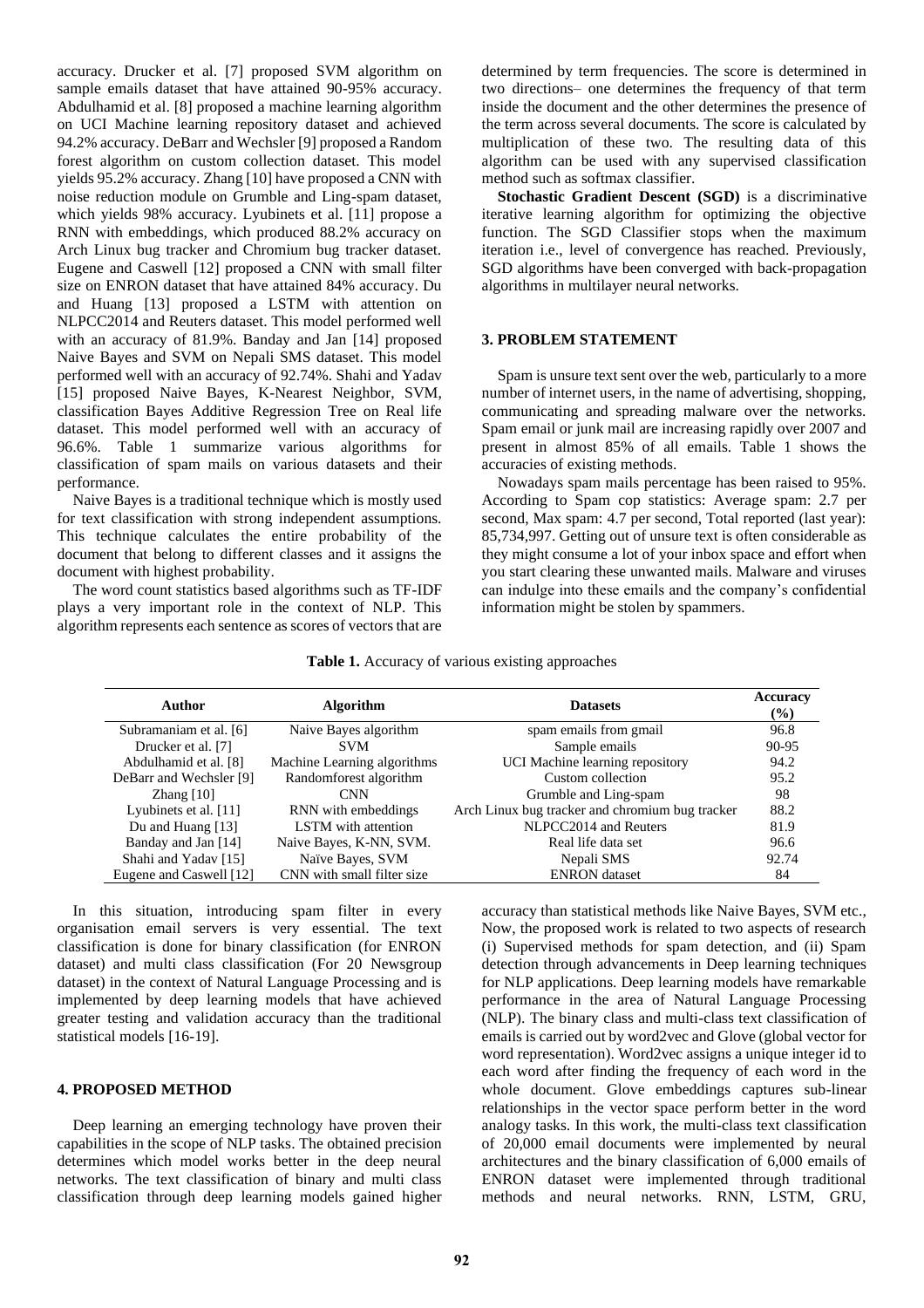Bidirectional RNN, Bidirectional LSTM, Bidirectional GRU neural networks. These perform well with the multi class text classification whereas statistical methods perform well for a binary classifier.

Text classification is one of the most important problems of Natural Language Programming (NLP) research and variety of methods has been proposed for it. For the classification of text, the text needs to be represented in numerical form which is mostly done by assigning random vectors with real number values. Embeddings in NLP are mapping words or phrases from the vocabulary to vectors of real numbers.

Tokenisation of the text in emails has to be done before forwarding it to neural network model as shown in Figure 1. The token can be a word or a number or punctuation. Each word is considered as token in a sentence and each sentence is a token in a paragraph. The tokenized text is used as the semantic identifiers in taxonomy. Sequence padding is then carried out on preprocessed tokenized text. If the sequence is larger than the maximum length given in argument then there is a problem in variable length sequence prediction, the sentences have to convert into same length. This can be achieved by adding dummy values or by truncating the sequence to desired length. One hot encoding on the padded sequences is vector representation with all the elements as 0 except one, which has 1 as its value. The position of the word in vocabulary is used to insert 1 at required index in the one hot vector. One hot vector is used to convert sentence into features that need to be fed into neural networks classifier model.

The multi classification of email documents is carried out through Glove embeddings. Global corpus statistics are directly retrieved by the model. Glove an unsupervised algorithm, achieves this with a co-occurrence matrix and by using matrix factorization. In this the words are forwarded and get them encoded into vectors. Glove embeddings are used to find the semantic relation between the words in the text classification. Figure 1 shows the spam classifier model.



**Figure 1.** Spam classifier model

## **4.1 Deep Neural Networks**

4.1.1 Recurrent Neural Network (RNN)

RNN has good learning ability in NLP tasks. It is characterized by good modelling of sequence of data and full utilization of sequence information. Simple RNN achieved 95.02% accuracy in 7 epochs.

#### 4.1.2 Long Short Term Memory Neural Network (LSTM)

The traditional algorithms such as Naive Bayes, Logistic regression etc., can't memorize the past data. LSTM neural network, which is a variant of RNN has the ability to memorize the past data and can pass the previously obtained data in series of networks like architecture. LSTM has strong gradient over the time steps so that it can hold the long sequences. It comprises of a memory cell that holds the past data and 3 logic gates namely. Read gate reads the data from memory cell. Write gate writes the data into memory cell and Forget gate deletes the old data. These gates keep the LSTM networks away from the vanishing and exploding gradients. The main advantage of LSTM is it stores the information that is useful and deletes the data that is unnecessary. LSTM achieved 94.90% accuracy in 7 epochs.

#### 4.1.3 Gated Recurrent Unit (GRU)

This is a variant of RNN which can overcome the problem of vanishing gradients and exploding gradients while handling the sequential data. The additional gates in GRU are reset and update gates and these gates add the functionality that it can store and filter using these gates. The update gate tells how much need to memorize the previous data. The reset gate tells how to merge the current input with the past value. When compared to LSTM, GRU'S are faster to train and need fewer data to generalize. GRU achieve 95.01%accuracy.

## 4.1.4 Bidirectional LSTM

This modification is done on normal LSTM networks to make it able to work better for NLP problems. Bidirectional runs the inputs in two ways, one from past to future and one from future to past. Bidirectional LSTM has no backward pass and it achieves about 94.65% accuracy.

#### 4.1.5 Bidirectional GRU

Bidirectional GRU's are a type of bidirectional recurrent neural networks with only the reset and update gates. The prediction of the current state in this network is carried out by keeping track of the past and later time steps. It allows the use of information from both previous time steps and later time steps to make predictions about the current state. Bidirectional GRU attains greater accuracy of 95.01%.

#### **4.2 Softmax classifier**

The extracted features from the text called feature vectors are sent into softmax classifier for classification. It deals with multi class classification, softmax classifier works better than all other activation functions. Softmax is a kind of Multi Class Sigmoid, and softmax function is the sum of all softmax units is equals to 1 and the probability of each class lies in between 0 and 1. The softmax function is useful for converting an arbitrary vector of real numbers into a discrete probability distribution. The softmax function calculates the probability of all the n- classes in the classification. In classification task, for the given input features the class with high probability is predicted as the target class.

#### **4.3 Dropout**

The main drawback with neural networks is that when they need to work on the low volume of data the model overfits the data. So, the better thing to do is increasing the data and size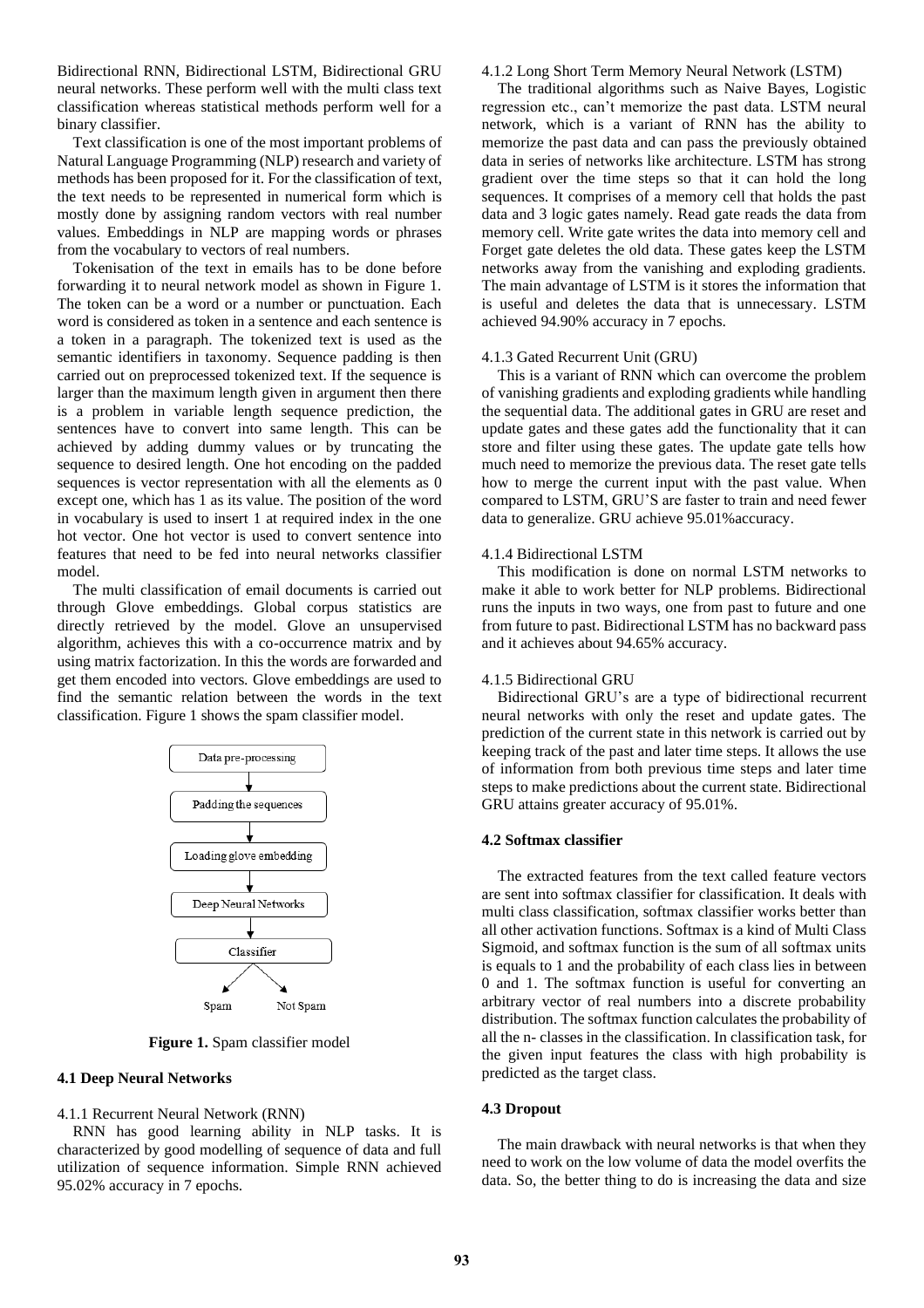of the network. The model is optimized by just adding the dropout to the neural networks.

## **5. RESULT AND ANALYSIS**

## **5.1 Datasets description**

The 20 newsgroup is multi classified dataset and it reports 20,000 news group documents, divided into 20 different newsgroups. This dataset has become popular in text applications machine learning and deep learning techniques, such as text classification and text clustering. The Enron Email dataset consists of 5,000 emails. It is a binary classified dataset and is labelled as ham or spam. Table 2 shows the results of various deep neural networks formulate class classification and Table 3 shows the results for a binary classification.

## **5.2 Multi-class classification**

Table 2 shows the accuracy of various models on 20 Newsgroup dataset. Comparison of validation and test accuracies of various deep networks is depicted in Figure 2.



**Figure 2.** Comparison of validation and testing accuracies of various deep networks

## **5.3 Binary class classification**

Table 3 shows the accuracy of various models on ENRON dataset. Comparison of validation and testing accuracies of various deep networks is depicted in Figure 3.

**Table 3.** Accuracy of various deep networks on ENRON dataset

|             | <b>Model</b> Testimg Accuracy | <b>Validation Accuracy</b> |
|-------------|-------------------------------|----------------------------|
| <b>CNN</b>  | 98.5                          | 99.2                       |
| <b>LSTM</b> | 98.2                          | 98.1                       |
| <b>GRU</b>  | 97.8                          | 95.2                       |



**Figure 3.** Comparison of testing accuracies of various deep networks

## **6. CONCLUSION**

Detecting spam in social media is a search out problem that needs to keep an eye on junk and unwanted data. The text classification models were developed for building an efficient spam filter through several deep learning networks in the context of NLP. Deep learning networks and Glove embeddings for text classification performed well and obtained high testing accuracy even with large dataset. The greater accuracy of 95.02% was achieved for a multi-class classification and 98.5% was achieved for a binary classification.

# **REFERENCES**

- [1] Reddy, C.V.R., Reddy, U.S., Kishore, K.V.K. (2019). Facial emotion recognition using NLPCA and SVM. Traitement du Signal, 36(1): 13-22. https://doi.org/10.18280/ts.360102
- [2] Ramireddy, C.V., Kishore, K.V.K. (2013). Facial expression classification using Kernel based PCA with fused DCT and GWT features. 2013 IEEE International Conference on Computational Intelligence and Computing Research, Enathi, pp. 1-6. https://doi.org/10.1109/ICCIC.2013.6724211
- [3] VenkataRamiReddy, C., Kishore, K.V.K., Bhattacharya, D., Kim, T.H. (2014). Multi-feature fusion based facial expression classification using DLBP and DCT. International Journal of Software Engineering and Its Applications, 8(9): 55-68. https://doi.org/10.14257/ijseia.2014.8.9.05
- [4] Reddy, C.V.R., Kolli, V.K.K., Reddy, U.S., Suneetha, M. (2016). Person identification system using feature level fusion of multi-biometrics. 2016 IEEE International Conference on Computational Intelligence and Computing Research (ICCIC), Chennai, pp. 1-6. https://doi.org/10.1109/ICCIC.2016.7919672
- [5] Chirra, V.R.R., Uyyala, S.R., Kolli, V.K.K. (2019). Deep CNN: A machine learning approach for driver drowsiness detection based on eye state. Revue intelligence Artificial, 33(6): 461-466. https://doi.org/10.18280/ria.330609
- [6] Subramaniam, T., Jalab, H.A., Taqa, A.Y. (2010). Overview of textual anti-spam filtering techniques. International Journal of Physical Sciences, 5(12): 1869- 1882. https://doi.org/10.5897/IJPS.9000424
- [7] Drucker, H., Wu, D., Vapnik, V.N. (1999). Support vector machines for spam categorization. IEEE